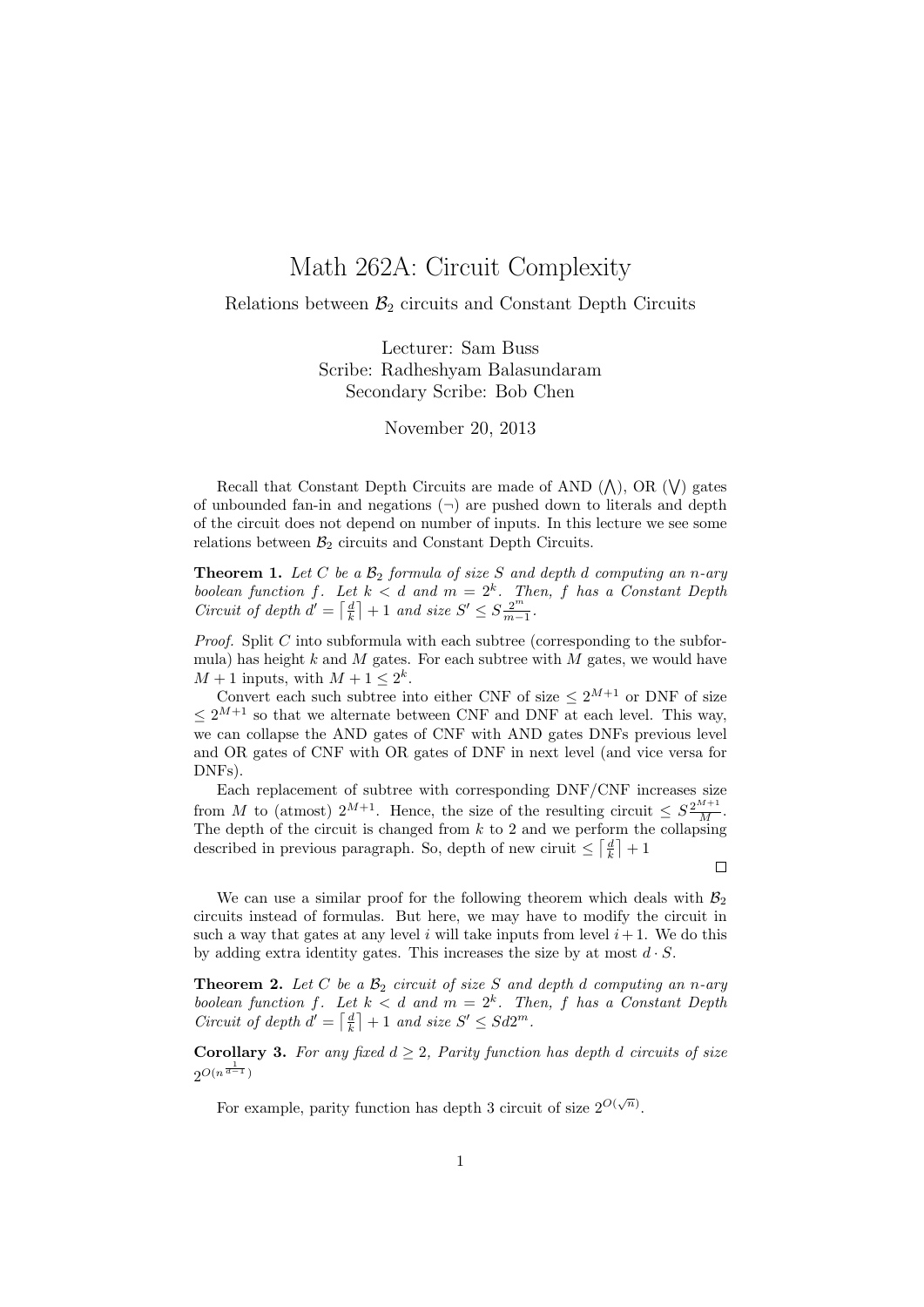*Proof.* We know that Parity has  $\{\oplus\}$ -formula of size  $n-1$  and depth log n. Use Theorem 1 with  $k = \left\lceil \frac{\lceil \log n \rceil}{d-1} \right\rceil$  $\left[\frac{\log n}{d-1}\right]$ . We have,

$$
d' = \left\lceil \frac{d}{k} \right\rceil + 1
$$
  
= 
$$
\frac{\log n}{\left\lceil \frac{\lceil \log n \rceil}{d - 1} \right\rceil} + 1
$$
  

$$
\leq \frac{\log n}{\frac{\log n}{d - 1}} + 1 = d
$$

And for size, we get

$$
S' = (n - 1)\frac{2^{2^k}}{2^k}
$$
  
=  $(n - 1)\frac{2^{2^{\left\lceil \frac{\lceil \log n \rceil}{d-1} \right\rceil}}}{2^{\left\lceil \frac{\lceil \log n \rceil}{d-1} \right\rceil}}$   
 $\leq \frac{n - 1}{n^{\frac{1}{d-1}}} 2^{2^{1 + \frac{1}{d-1} + \frac{\log n}{d-1}}}$   
=  $\frac{n - 1}{n^{\frac{1}{d-1}}} 2^{O(n^{\frac{1}{d-1}})}$   
=  $2^{O(n^{\frac{1}{d-1}})}$ 

**Theorem 4.** Let C be a  $\mathcal{B}_2$ -circuit of size s and depth d for a boolean function f. Let  $l = \lceil \log d \rceil$ . Let  $r < l$ , set  $r' = l - r$ ,  $k = 2^r$ ,  $m = 2^k$ . Then function f has a  $\Sigma_3$  circuit of size  $\leq 2^{\frac{r'}{l}2s} \cdot \frac{r'}{l}$  $\frac{c'}{l}2s\cdot 2^m$ 

For the given circuit  $C$ , look at the underlying Directed Acyclic Graph (DAG) with gates represented by nodes and output from one gate and corresponding input into another gate is represented by a directed edge between nodes corresponding to the gates.

**Lemma 5** (Valiant [1977]). It is possible to remove  $\frac{r'}{l}$  $\frac{d}{dt}$ 2n edges such that their removal splits the DAG into pieces in which every path has length  $\leq \frac{d}{dt}$  $\frac{d}{2^{r'}} \leq \frac{2^l}{\frac{l}{2^l}}$  $\frac{2^r}{\frac{l}{2^r}} =$  $2^r$ 

Proof. We begin by assigning a *level* to each node in DAG so that for an edge going from vertex g to g',  $level(g) < level(g')$ . For each edge e, we define  $i(e)$ as follows:

Look at the binary representation of integers of  $level(g)$  and  $level(g')$ .  $i(e)$ index of the first bit from left to right where  $level(g)$  differs from  $level(g')$ . Clearly,  $i(e)$  can take values in  $\{1, \ldots, l\}$ . Among these l possible values, choose r' least occuring values. That is, let us chooose  $i_1, i_2, \ldots, i_{r'}$  amongst values for i and the corresponding edges with these  $i(e)$  values. Note that the number of such edges is  $\leq \frac{r'}{l}$  $\frac{1}{l}$  2s because expected fraction of edges having any particular i value is  $\frac{1}{l}$  and there are a total of at most  $2s - 1$  edges.

 $\Box$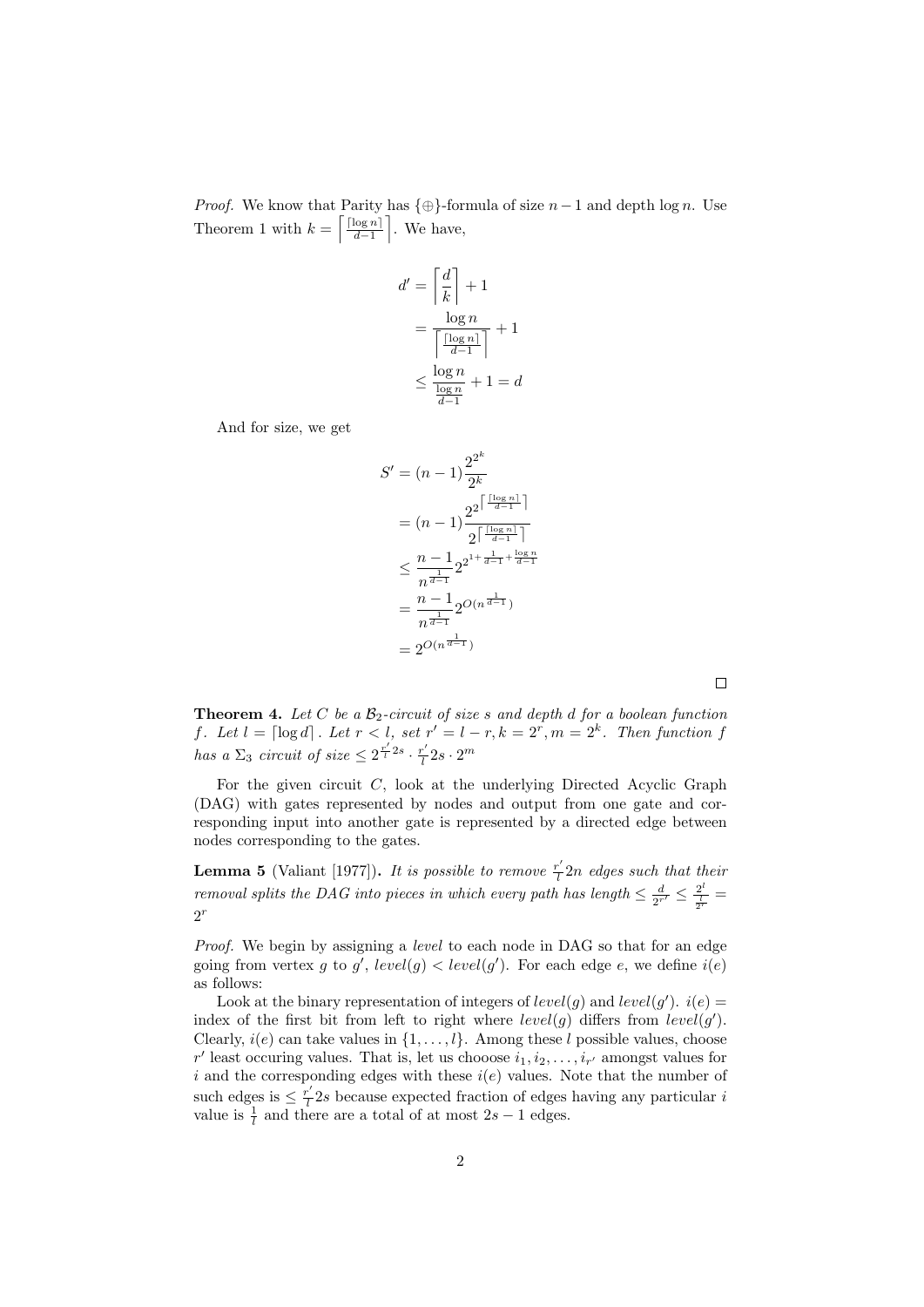Now we calim that after removing of this set of edges, any path has length  $\langle 2^{l-r'}\rangle$ . This is true because along any path within any connected component of DAG, if we look at the remaining  $l-r'$  bits, their values should be increasing.  $\Box$ 

*Proof of Theorem 4.* We use Lemma 5 and identify the  $\frac{r'}{l}$  $\frac{r'}{l} \cdot 2s$  edges and use them to build a  $\Sigma_3$  circuit. Here's a top-down construction of the circuit:

- Outermost OR gate is taken among all possible truth assignments to the  $\frac{r'}{r}$  $\frac{r'}{l}$  · 2s many removed edges. This OR gate will have (at most)  $2^{\frac{r'}{l} \cdot 2s}$ inputs.
- Each input to the OR gate above will correspond to a particular assignment to the removed edges. So, we construct the circuit for this particular assignment with an AND over all edge assignments. This AND gate will take  $\frac{r'}{l}$  $\frac{1}{l} \cdot 2s$  inputs. Here, output of some edges will depend on assignment to other edges, which we do in next step.
- Consider any edge which depends on assignment to other edges. From Valiant's lemma above, we know that maximum length of any path is  $2<sup>r</sup>$ . So, the circuit to evaluate this edge will have a maximum depth of  $2^r = k$ . This can have at most  $2^k = m$  inputs and hence can be converted to a CNF of size  $\leq 2^m$  in which AND gates can be collapsed with AND gates of previous step to get an overall depth 3.
- For any particular assignment for the removed edges, we need to make sure that the final output gate evaluates to TRUE. So we add an AND gate corresponding to the same.

The overall circuit will look like:



 $\Box$ 

**Definition 1.** Let  $f = \{f_n\}_{n\geq 0}$  be a family of n-ary boolean functions. f is said to be NC<sup>k</sup> if each  $f_n$  has a  $B_2$ -circuit of size  $n^{O(1)}$  and depth  $(\log n)^k$ 

**Definition 2.** Let  $f = \{f_n\}_{n\geq 0}$  be a family of n-ary boolean functions. f is said to be  $AC^k$  if each  $f_n$  has a  $\{\overline{\wedge}, \vee, \neg\}$ -circuit of size  $n^{O(1)}$  and depth  $(\log n)^k$ 

So,  $AC^0$  circuits have polynomial size and constant depth. And,  $NC^1$  circuits have  $\mathcal{B}_2$ -circuits of polynomial size and depth  $O(\log n)$ .

**Definition 3.** A family f of n-ary boolean functions is said to be  $NC_{lin}^1$  if f has a  $\mathcal{B}_2$ -circuit of size  $O(n)$  and depth  $O(\log n)$ .

**Theorem 6.** If  $f \in NC^1_{lin}$ , then f has  $\Sigma_3$  circuits of size  $2^{O(\frac{n}{\log \log n})}$